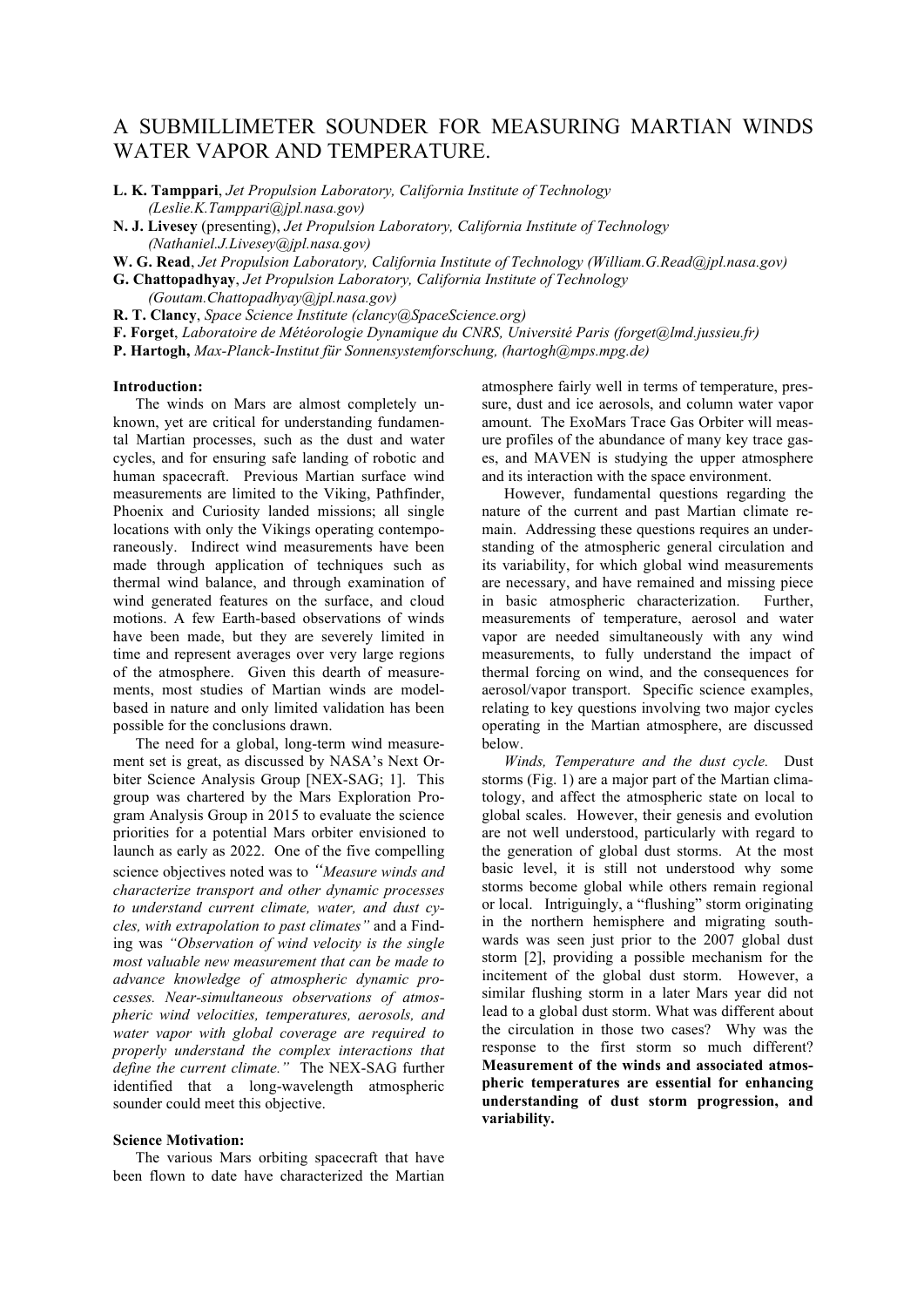

**Figure 1**: An example of a global dust storm on Mars (this one in 2001). Image credit: HST.

*Winds and the water cycle.* One of the biggest mysteries on Mars is when, and under what conditions, was there sustained surface water. Given that such flow is not sustained today, although geomorphic and geologic evidence shows clearly that it was in the past, the question then becomes, how and when did the Martian climate change? Simultaneous measurements of the vertical profile of wind and water vapor abundance are essential for understanding how much vapor mass is transported by the atmospheric circulation. Key questions include: is there net cross-hemisphere transport today and is transport influenced by seasonally or orbitally forced behavior of possible sources and sinks (e.g., polar cap and high-mid latitude regolith)? Further, understanding behavior in today's climate is critical for understanding climate change and the rate thereof.

Recent assimilation of TES temperature and water vapor data [5] indicate net northward transport of water, contrary to many other studies. However, they acknowledge that the vertical water vapor distribution may be incorrect, as TES only provided column abundances. Further, the polar winter vortex may influence the transport of water and  $CO<sub>2</sub>$ . The nature of the polar jet is being modeled and is apparently sensitive to both  $CO<sub>2</sub>$  condensation [6] and dust loading [7]. Measurements of winds and water vapor vertical profiles will enable a greater understanding. **Measurement of winds and water vapor vertical profiles as a function of season is essential for quantifying transport and validating models. This in turn can be used to gain insight into the current climate and climate history of Mars**.

#### **Engineering Motivation:**

Wind profiles are critical for entry, descent, and landing to, and in the future ascent from, the surface of Mars. Currently, un-validated model output (from usually  $\geq 2$  models to guard against potential errors) is used to provide guidance for spacecraft design and landing parameters. This may result in over-design of spacecraft or, at worst, mis-prediction of the wind field leading to failure. **Global wind measurements are needed for guiding appropriate spacecraft design.**

### **Sub-millimeter Instrument Design Concept:**

A passive submillimeter limb sounding instrument is ideally suited to provide the needed wind, water vapor, and temperature profile measurements. The technique has high heritage in Earth-science, and dramatic advances in associated technology in the past decade (driven in part by the communications industry) enable significant reductions in needed power, mass and complexity. Such an instrument can make measurements both day and night, and in the presence of atmospheric dust loading. Per the NEX-SAG report, our instrument design will be optimized to deliver measurements of winds, temperature, and water vapor between 0–80 km, at  $\sim$ 5 km vertical resolution.

Our concept for such an instrument builds on prior JPL-led instruments such as the Microwave Limb Sounder currently flying on EOS *Aura* [8], and the MIRO instrument aboard *Rosetta* [9]. The instrument would employ a single, steerable antenna (~23 cm diameter), and observe a diverse set of spectral lines, both weak and strong, from multiple species to cover the full range of altitude desired. The antenna would be 2-axis gimbaled for steerable limb and near-nadir views, enabling continuous instrument operation during spacecraft maneuvers for special campaign observations, or as the spacecraft orbit changes. Fig. 2 shows a block diagram of the instrument.



**Figure 2:** Block diagram of instrument

*Performance Analysis.* Initial simulations have been undertaken to show performance of our notional sub-mm sounder (Fig. 3). These simulations employed algorithms and software developed for Aura MLS (suitably adapted to the Martian atmosphere) to model performance of the instrument under conditions taken from the Mars Climate Database.

## **References:**

- [1] MEPAG NEX-SAG Report (2015), Report from the Next Orbiter Science Analysis Group (NEX-SAG), *Chaired by* B. Campbell and R. Zurek, 77 pages posted December, 2015 by the Mars Exploration Program Analysis Group (MEPAG) at http://mepag.nasa.gov/reports.cfm.
- [2] Wang, H. and Richardson, M.I. (2013) *Icarus*.
- [3] Piqueux, S. A. *et al.* (2014) *Icarus*.
- [4] Cantor,\$B.\$A.,\$et\$al.\$(2010)\$*Icarus* 208,\$61–81.
- [5] Steele, L. et al., Icarus 237 (2014) 97-115
- [6] Toigo, A. et al., 6th Mars Polar Conference, abstract #6030
- [7] Guzewich, S. et al., 6th Mars Polar Conference, abstract #6007
- [8] Waters, J.W. et al. (2006) IEEE Trans. Geosci. Remote Sensing 44, 1075–1092.
- [9] Gulkis, S. et al. (2007), Space Sci Rev,  $128(1-4)$ , 561– 597.